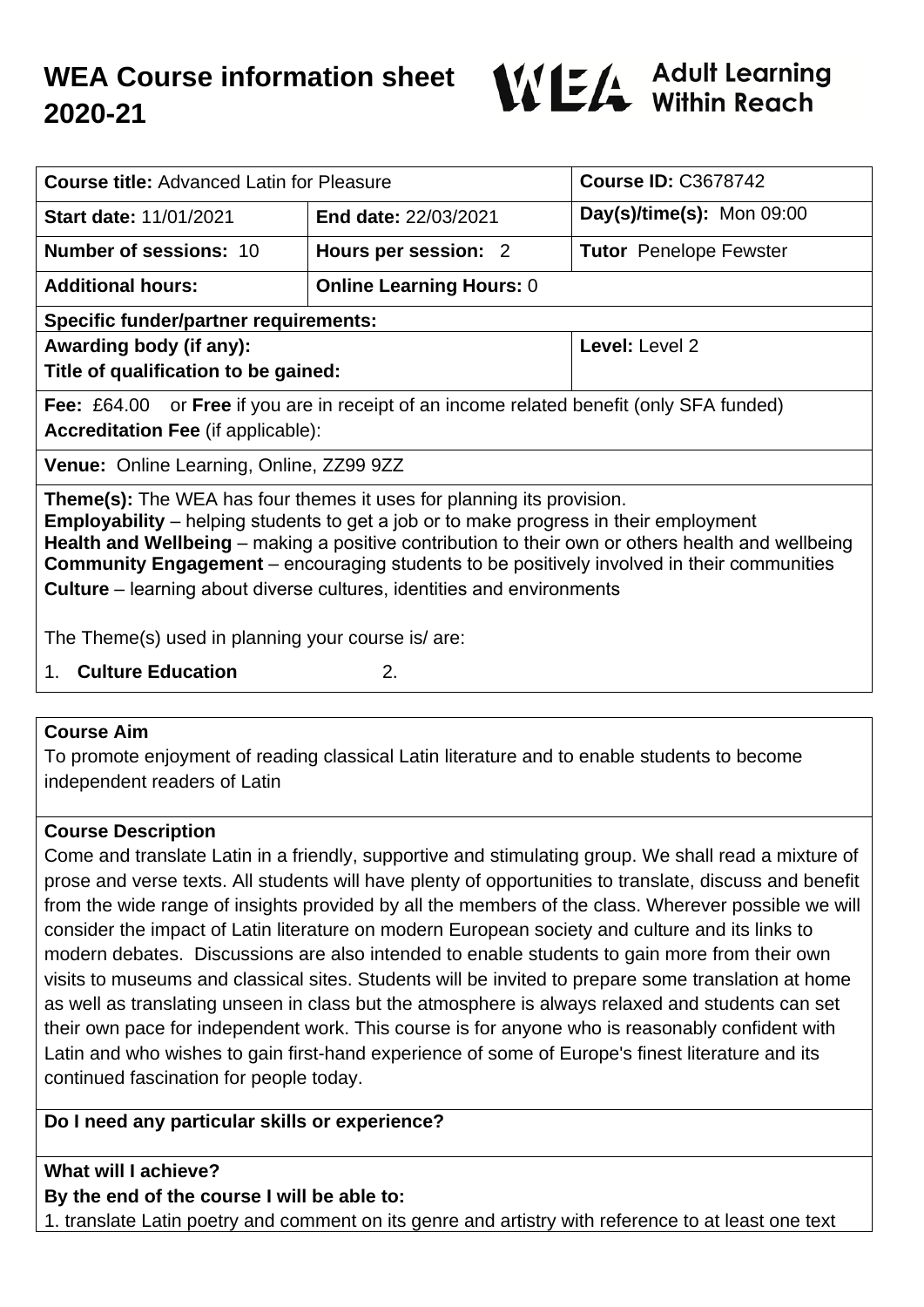- 2. translate Latin prose and comment on its genre and artistry with reference to at least one text
- 3. set Roman literature in the context of the world in which it was written
- 4. relate Latin literature to contemporary ideas and culture
- 5. use the online learning environment to study Latin

# **What teaching methods will be used and will there be work outside of the class?**

- The WEA's digital learning platform, Canvas will be used to provide resources or to support lessons, enable assessment, provide learner feedback and for other activities for individuals away from the course. If you want to understand more about our digital learning platform please visit: http://bit.ly/WEAonline

- The WEA tutor will use a range of different teaching and learning methods and encourage you and the group to be actively involved in your learning

- You will be expected to carry out a range of activities in your own time

# **What kind of feedback can I expect from the tutor?**

- You will be able to keep a record of your progress and achievement using photos, audio, text or documents uploaded into the WEA's digital learning platform, WEA Canvas.

- Your tutor will provide written, text and audio feedback recorded in WEA Canvas, WEA's digital learning platform.

- A range of informal activities will be used by the tutor to see what you are learning which may include quizzes, question and answer, small projects and discussion

- You will have opportunities to discuss your progress with your tutor
- You will be encouraged to share your work with the group and discuss your learning
- You will be encouraged to consider other students work and give your opinions and suggestions

# **What else do I need to know? Is there anything I need to bring?**

- What you need: You will need an internet connection, speakers, a microphone and a webcam so that you can use our video learning platform, Zoom. If you'd like to understand more Zoom please visit: http://bit.ly/ZoomSpec

- You will also need access to the internet outside of your sessions. You could do this using a smart phone, tablet, laptop or a desktop computer (at home or through a library etc.).

- You will need a personal email address to join the WEA's digital learning platform, Canvas so that you can receive resources, record your progress and achievement and to work with others and share ideas. If you want to understand more about our digital learning platform please visit: http://bit.ly/WEAonline

- A selection of materials and basic equipment will be provided but you are welcome to bring additional materials with you

- All texts will be provided but you will find that having your own dictionary and grammar will be very useful

## **Pre-course work, reading and information sources**

- You will have access to course resources and links to wider learning through the WEA's digital learning platform, Canvas: http://bit.ly/WEAonline

- No pre reading is required but research on the subject on the internet or in the library may be helpful